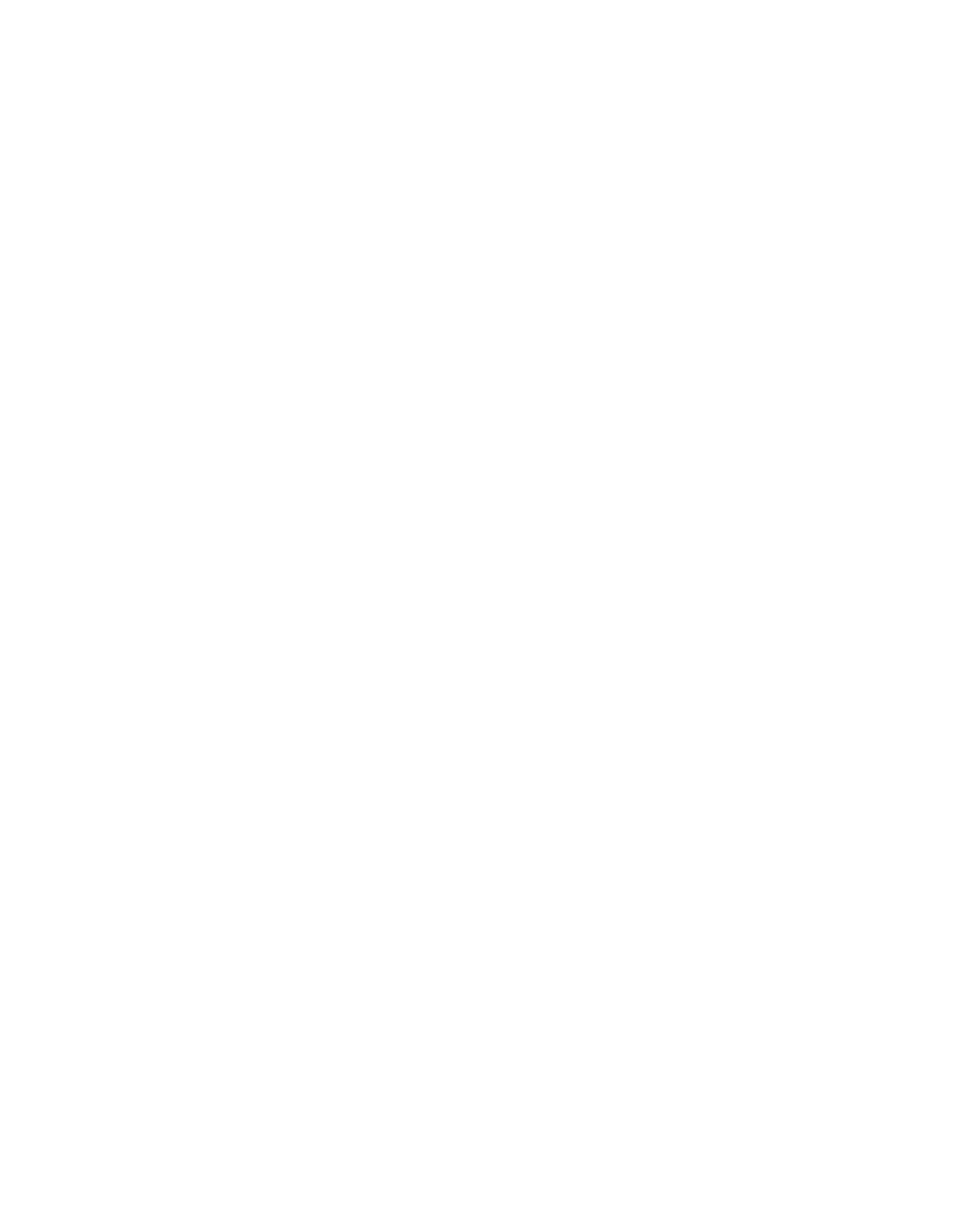## TABLE OF CONTENTS

| Τ. |     |                                                           |  |
|----|-----|-----------------------------------------------------------|--|
| 2. |     | <b>GENERAL SANTOS CITY, PHILIPPINES WORKSHOP SUMMARY5</b> |  |
|    | 2.1 |                                                           |  |
|    | 2.2 |                                                           |  |
|    | 2.3 |                                                           |  |
|    | 2.4 |                                                           |  |
|    | 2.5 |                                                           |  |
| 3. |     |                                                           |  |
|    | 3.1 |                                                           |  |
|    | 3.2 |                                                           |  |
|    | 3.3 |                                                           |  |
|    | 3.4 |                                                           |  |
|    | 3.5 |                                                           |  |
| 4. |     |                                                           |  |
|    |     | ANNEX I. GENERAL SANTOS WORKSHOP AGENDA 11                |  |
|    |     |                                                           |  |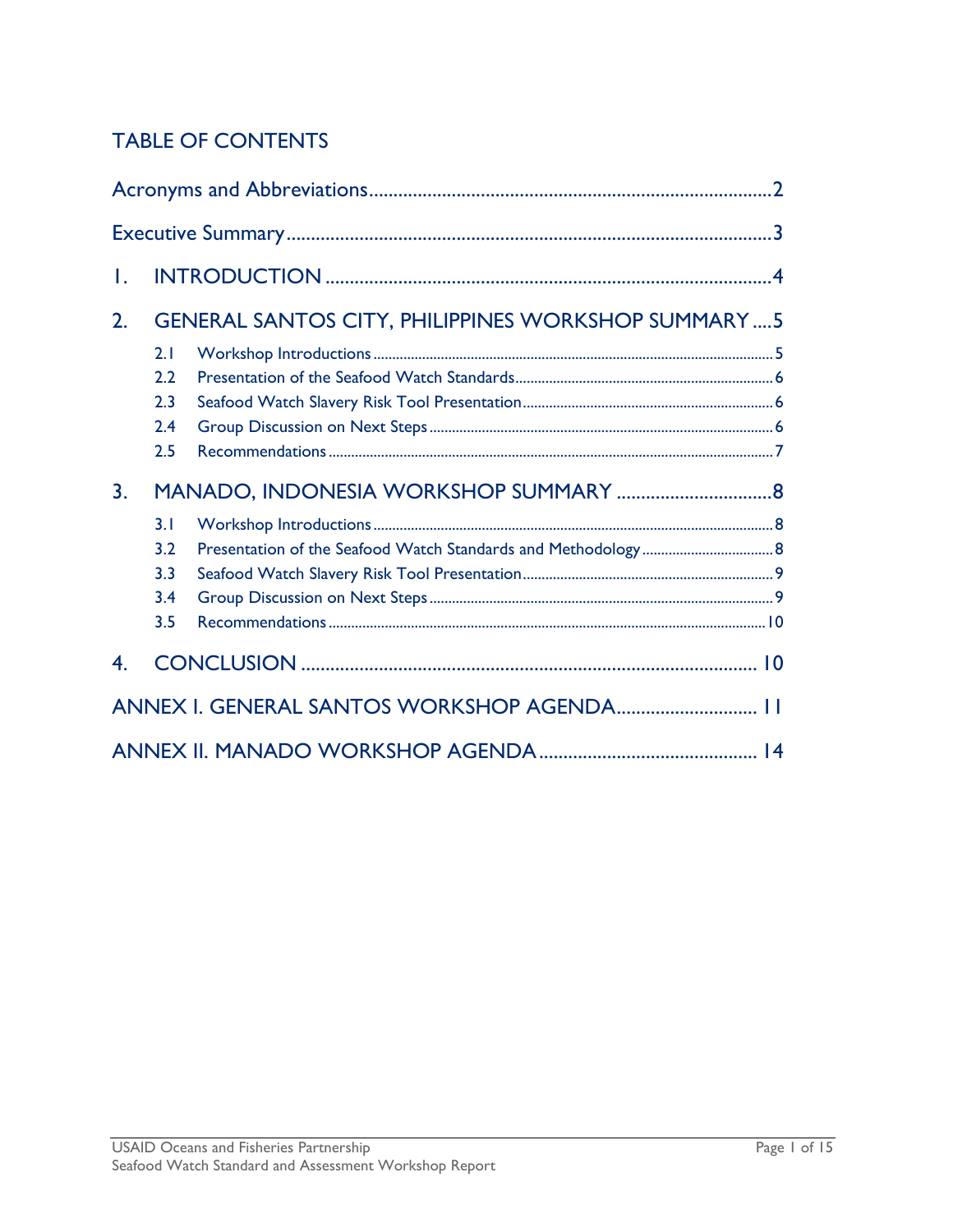## <span id="page-3-0"></span>ACRONYMS AND ABBREVIATIONS

| <b>BFAR</b>         | Bureau of Fisheries and Aquatic Resources                             |  |  |
|---------------------|-----------------------------------------------------------------------|--|--|
| CDT                 | <b>Catch Documentation and Traceability</b>                           |  |  |
| <b>CDTS</b>         | Catch Documentation and Traceability System                           |  |  |
| <b>CTI-CFF</b>      | Coral Triangle Initiative on Coral Reefs, Fisheries and Food Security |  |  |
| <b>EAFM</b>         | Ecosystem Approach to Fisheries Management                            |  |  |
| <b>IUU</b>          | Illegal, Unreported and Unregulated (fishing)                         |  |  |
| <b>MMAF</b>         | Ministry of Marine Affairs and Fisheries                              |  |  |
| NGO                 | Non-governmental Organization                                         |  |  |
| <b>PPP</b>          | Public-Private Partnership                                            |  |  |
| <b>SEAFDEC</b>      | Southeast Asian Fisheries Development Center                          |  |  |
| <b>SFFAII</b>       | SOCSKSARGEN Federation of Fishing and Allied Industries, Inc.         |  |  |
| <b>SFW</b>          | Seafood Watch                                                         |  |  |
| <b>SEAFDEC</b>      | Southeast Asian Fisheries Development Center                          |  |  |
| <b>USAID</b>        | United States Agency for International Development                    |  |  |
| <b>USAID Oceans</b> | <b>USAID Oceans and Fisheries Partnership</b>                         |  |  |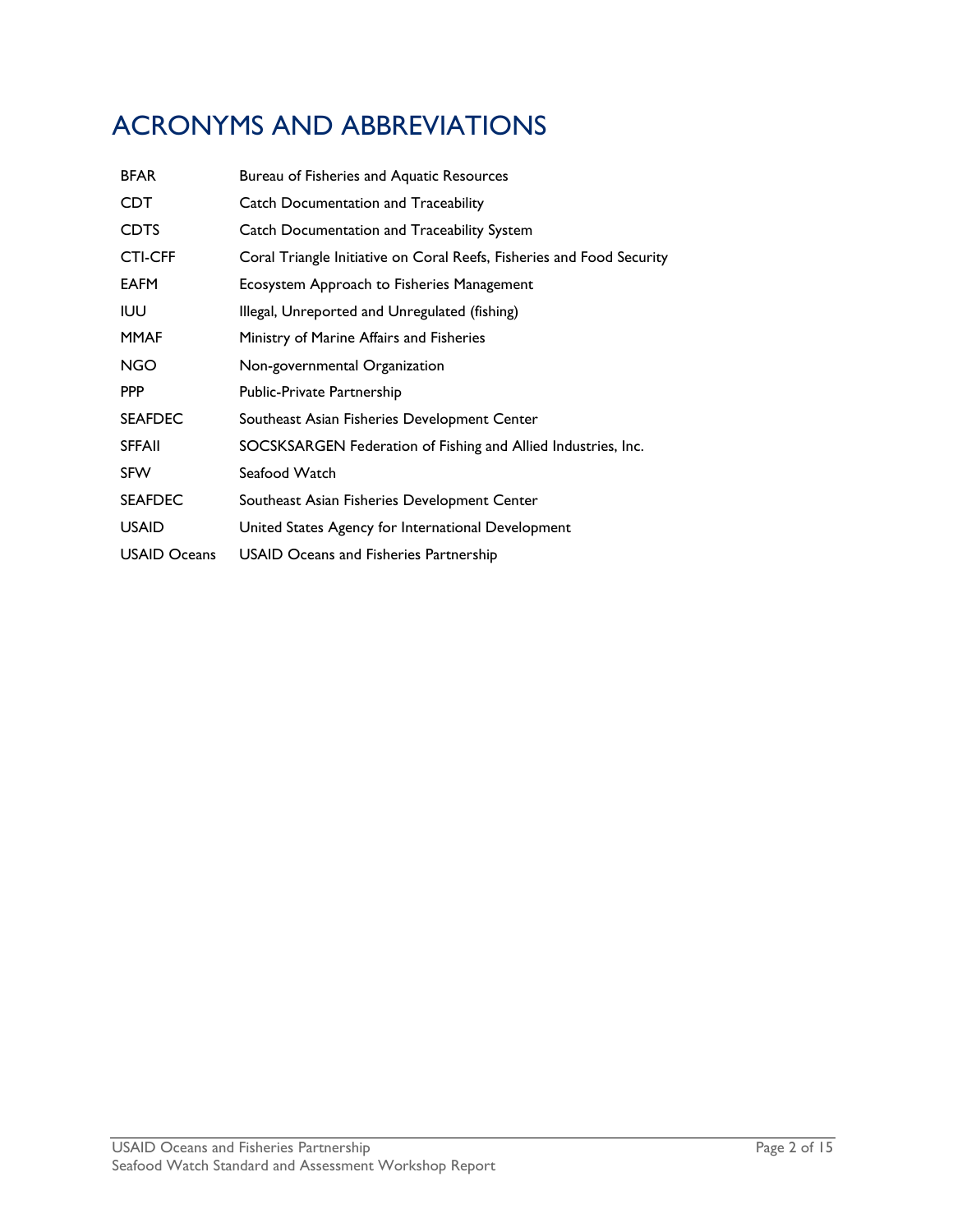## <span id="page-4-0"></span>EXECUTIVE SUMMARY

In August 2016, the Monterey Bay Aquarium Seafood Watch program and the USAID Oceans and Fisheries Partnership (USAID Oceans) entered in a partnership agreement to support the development and implementation of catch documentation and traceability (CDT) systems with market-driven approaches that improv transparency in complex international seafood supply chains, and to create a platform for engagement generating improvements in the environmental performance of Southeast Asian fisheries, using the Seafood Watch standards as a reference.

During USAID Oceans' 2017 Technical Working Group meeting, Seafood Watch Scientific Director, Wendy Norden, provided an overview of the standards and their interest to engage with the participants. Based on the interest received, the partnership included two workshops, USAID Oceans and Seafood Watch developed workshops for learning site stakeholders to link Seafood Watch standards with USAID Oceans' sustainable fisheries management objectives and to develop the understanding of key fishery managers and industry stakeholders on using Seafood Watch standards and assessment tools. The two workshops took place in USAID Oceans' learning sites of General Santos, Philippines on February 8-9, 2018, and in Manado, Indonesia on February 13-14, 2018. This report provides an overview of the workshop presentations and discussions, including recommendations to for further collaboration between Seafood Watch and local stakeholders in General Santos and Manado.

On the first day of both two-day workshops, Seafood Watch introduced its distinctive approach, which differs from other certification schemes and reiterated growing US and global market requirements for responsible sourcing, and thus the need for seafood exporters and government agencies to ensure full compliance to environmental and social standards, which will eventually lead to higher transparency and accountability. The presentations also provided updates on the upcoming Seafood Watch activities in Southeast Asia and the opportunity to build or strengthen connections with key national and local partners from both government and industry.

On the second days, presentations focused on the assessment and scoring methodology and underlined the importance to collect relevant, robust and publicly available data, in order to generate stronger assessments all along the evaluation and validation process. Seafood Watch highlighted their collaborative approach, in which external stakeholders—such as government agencies, industries and non-profits—are invited to provide feedback. This addressed concerns from local fisheries and government agencies representatives about the Seafood Watch assessment methodology relevance and accuracy, as well as potential assessment impacts on local industry. Lastly, the workshops introduced Seafood Watch's newly launched the Seafood Slavery Risk Tool. The Slavery risk tool is not part of the Seafood Watch assessment, but a guide for buyers to evaluate the risk in their supply chains and work cooperatively to address such issues.

Workshop discussions led to positive exchanges, where all parties understood their mutual challenges and agreed to cooperate in the future for upcoming assessments. For the Seafood Watch team, such discussions were a unique opportunity to directly engage with local government, industry and non-for-profit sector representatives, and to confront their methodology and approach with first-hand feedbacks. Government and industry representatives were also able to explain their current efforts to build more transparent seafood supply chains and to discuss the challenges related to data collection and validation. For the USAID Oceans project, the workshops offered the opportunity to raise awareness of the local partners and increase their understanding of export markets requirements. The workshop also demonstrated the relevance of the Seafood Watch and USAID Oceans partnership as most participants requested concrete follow-up activities, in close cooperation with all parties and particularly the government who has already developed data management systems and currently working on the eCDT system implementation.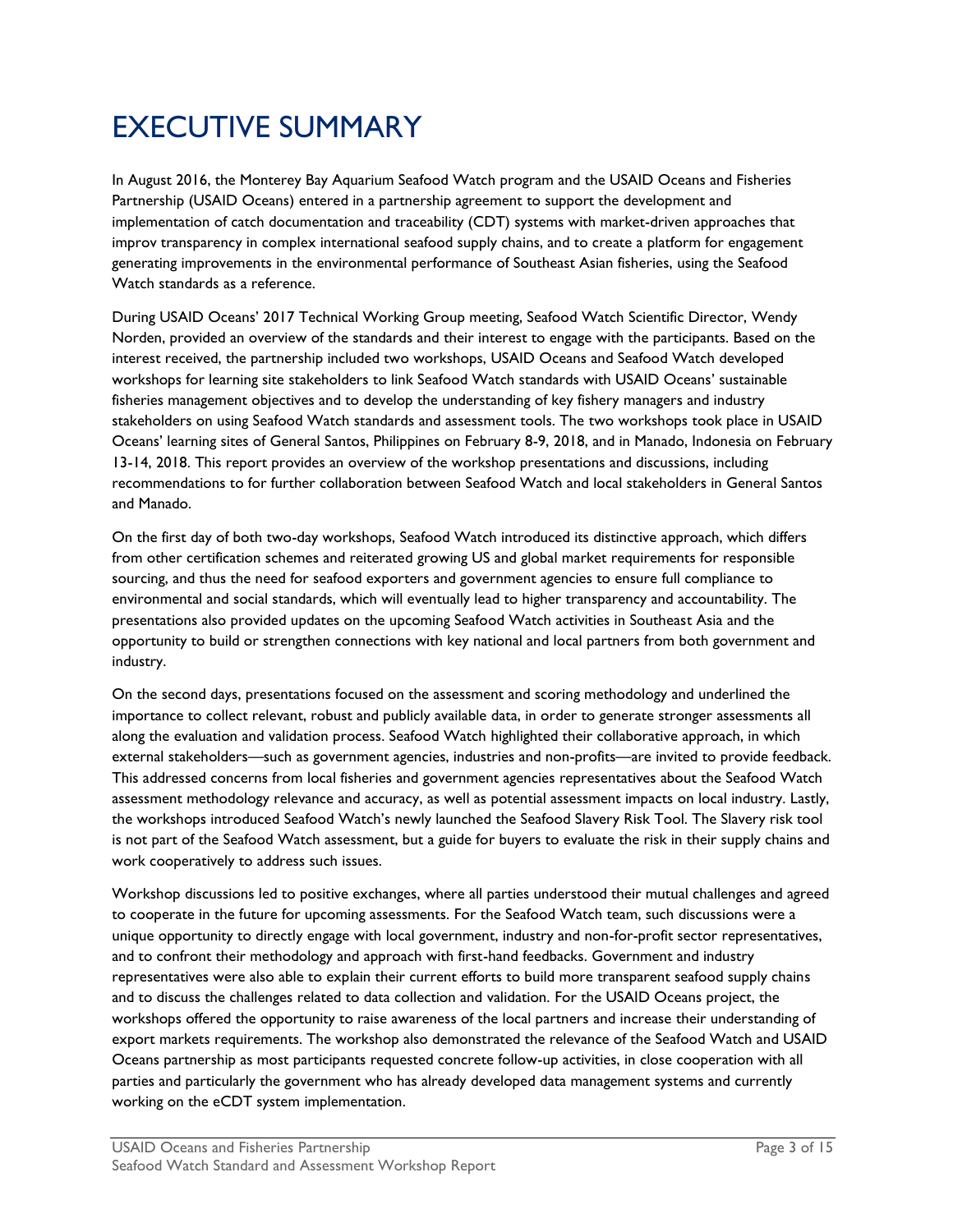## <span id="page-5-0"></span>1. INTRODUCTION

On May 14, 2015, Tetra Tech was awarded the United States Agency for International Development (USAID) Oceans and Fisheries Partnership Activity (USAID Oceans), a five-year \$19.95 million contract from the Regional Development Mission Asia (RDMA). The goal of USAID Oceans is to strengthen regional cooperation for sustainable and legal management and trade of natural resources in the Asia Pacific region. The purpose of the Activity is to increase the ability of regional fishery organizations to conserve marine biodiversity and combat illegal, unreported, and unregulated (IUU) fishing in the Asia Pacific region. The Activity's sub-purpose is to improve fisheries management standards through integration of conservation and fisheries management in at least eight countries in the Asia Pacific region by 2020.

USAID Oceans' activities focus extensively on the demonstration in two learning sites: Bitung, North Sulawesi Province, Indonesia and General Santos City, South Cotabato Province, Philippines. In support of these activities, USAID Oceans has partnered with local, national and international stakeholders, such as the Monterey Bay Aquarium Seafood Watch program. The Monterey Bay Aquarium Seafood Watch program aims to help consumers and businesses choose seafood that is fished or farmed in ways that support a healthy ocean. Their renowned recommendation system indicates which seafood items are "Best Choices" or "Good Alternatives," and which consumers should "Avoid." The ranking system is extremely popular among US seafood buyers and consumers. Due to the growing seafood imports from Southeast Asia, the Seafood Watch program is increasingly working to develop partnerships with regional and local fishing industry and government agencies to address both environmental and human rights issues in the seafood supply chain.

In August 2016, USAID Oceans and Seafood Watch partnered to support the implementation of catch documentation and traceability (CDT) systems and to engage the North American seafood industry with a market-driven approach to increase transparency in complex international seafood supply chains. During USAID Oceans' 2017 Technical Working Group meeting, Seafood Watch presented their standards and planned activities to engage more stakeholders in the region. USAID Oceans' partners expressed their interest in such approach and agreed to conduct additional activities to engage local partners in demonstration sites. Consequently, USAID Oceans and Seafood Watch decided to organize joint workshops on Seafood Watch fishery standards, their assessment methodology, and their Seafood Slavery Risk Tool to support program fisheries management and human welfare objectives.

The workshops were designed to link Seafood Watch standards and additional human rights elements with local sustainable fisheries management initiatives, develop the understanding of key fishery managers and industry stakeholders of Seafood Watch standards and assessment tools, and provide comments, inputs, and expectations of industry and government to meet the Seafood Watch "Best Choice" and "Good Alternative" bars. The workshop focused gathered USAID Oceans' government Ecosystem Approach to Fisheries Management (EAFM) Technical Working Groups, local partners, and grantees and were conducted in General Santos, Philippines on February 8-9, 2018, and in Manado, Indonesia on February 13-14, 2018.

The objectives of the two workshops were to:

- 1. Increase awareness and understanding of governments, NGOs and industry in Indonesia and Philippines on the Seafood Watch assessment methodology and improvement tools to better manage their fisheries.
- 2. Encourage and actively engage governments, NGOs and industry in Indonesia and Philippines around Seafood Watch standards, assessment methodology, and the implementation plan for tuna fisheries product.
- 3. Motivate participation in USAID Oceans' CDT and EAFM efforts, which strongly link to Seafood Watch standards and ratings.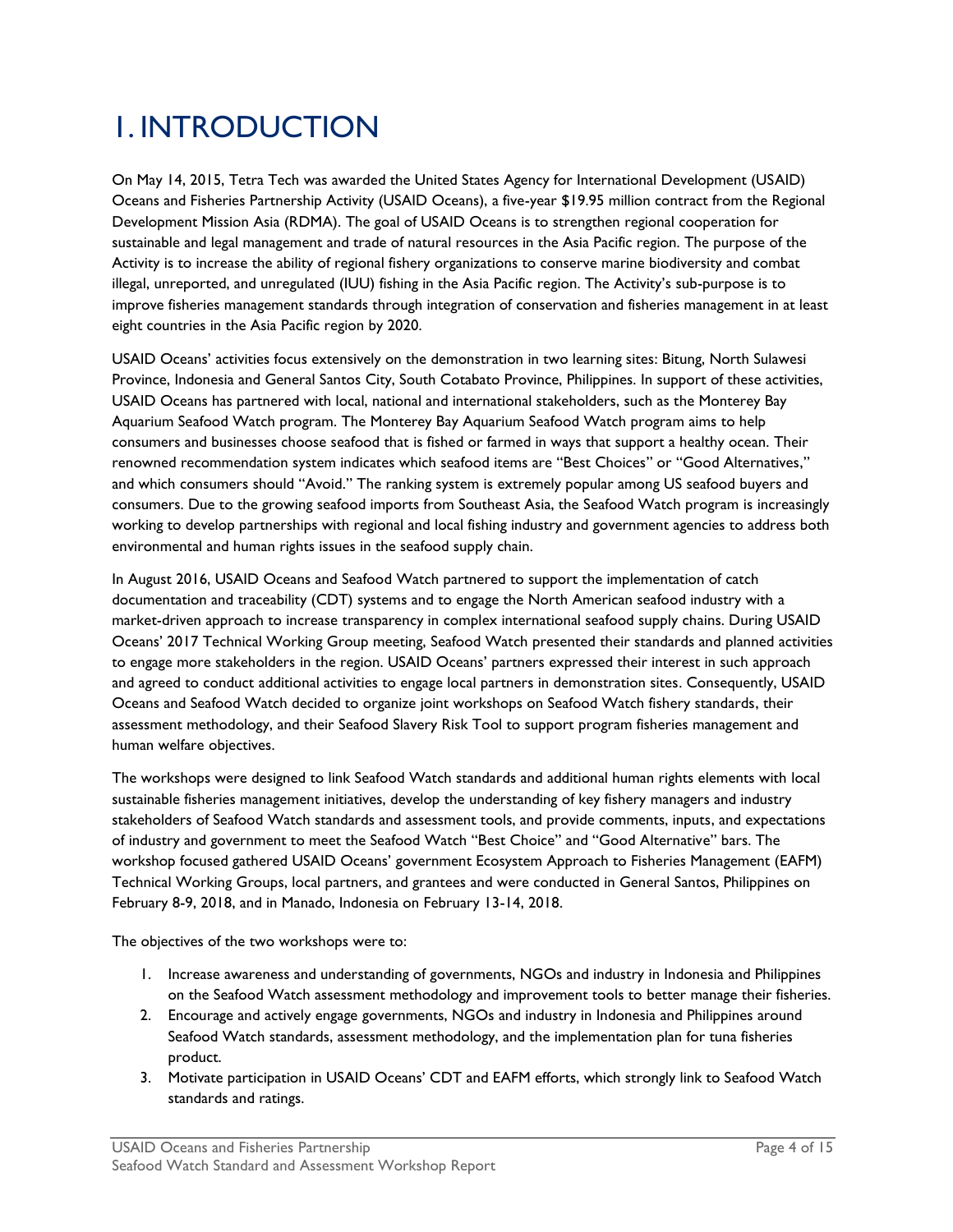To meet these objectives, the workshops featured presentations on local and national tuna fisheries management plans, an update on the USAID Oceans and Fisheries Partnership project, an overview of the USAID Oceans and Seafood Watch collaboration, presentation of Seafood Watch current and planned activities in Southeast Asia, an outline of the Seafood Watch standards and assessment methodology and new Seafood Watch Slavery Risk tool, and lastly interactive listening sessions to identify needs and next steps. The detailed workshop agendas can be found in Annexes I and II. The workshop was organized by USAID Oceans in close cooperation with Seafood Watch.

## <span id="page-6-0"></span>2. GENERAL SANTOS CITY, PHILIPPINES WORKSHOP SUMMARY



The Philippines learning site's two-day workshop was conducted in close cooperation with the local government and Bureau of Fisheries and Aquatic Resources (BFAR), at both national and regional levels, the local government units and the SOSCKSARGEN Federation of Fishing & Allied Industries (SFFAII). Seafood Watch and USAID Oceans are particularly grateful to BFAR Director – Commodore Gongona – for his presence and support. The workshop was attended by 89 participants from national and local concerned government agencies, nongovernmental Organizations (NGOs), and fishing industry. Full participant lists can be requested at [info@oceans](mailto:info@oceans-partnership.org)[partnership.org.](mailto:info@oceans-partnership.org) 

## <span id="page-6-1"></span>2.1 Workshop Introductions

Commodore Eduardo Gongona, DA Undersecretary for Fisheries and National Director of BFAR, gave the workshop opening message. The Commodore welcomed the Seafood Watch team and gave his full support to the training, reiterating the importance for strong fishery management in the Philippines to use effective assessment methodologies. The speech echoed the regional and local representatives' commitment and support for stronger fisheries management and traceability in the Philippines.

Mr. Nazario Briguera, Chief Information Officer of BFAR Central Office, presented an overview of BFAR's Priorities for 2018 and the 2016-2020 Comprehensive National Fisheries Industry Development Plan (CNFIDP). He emphasized that all of the fisheries management activities conducted by the Bureau are anchored in the Philippines' government goals to provide safe and affordable seafood for the Filipino people through sustainable fisheries production. Based on its location in the Coral Triangle area, the Philippines' territory embraces its bounty as the world's greatest marine biodiversity area, and thus has the responsibility to protect it.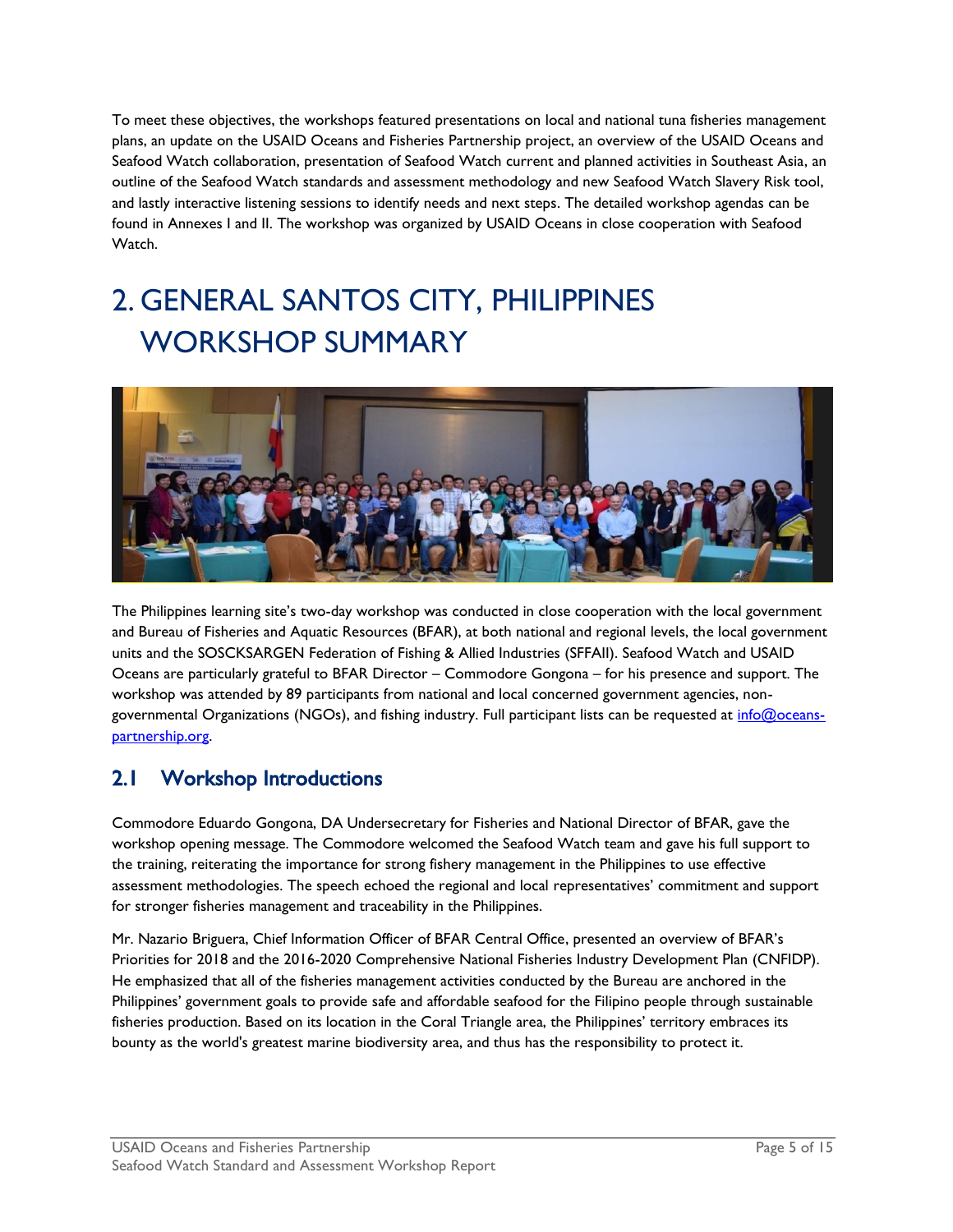Following, a listening session was held to enable interactive discussions with participants through five questions. Each question was discussed in five different groups namely: Non-for-profits; Fishing Industry; Fish Processing (two groups) and the Government.

### <span id="page-7-0"></span>2.2 Presentation of the Seafood Watch Standards

On the first day, Sam Wilding gave a broad view on the Seafood Watch standards approach on the first day, followed by more detailed presentations of each four criteria during the second day. Taking on some examples shared by the presenter, BFAR representatives expressed their concern about the assessment methodology, which does not consider some management measures currently taken by the government. It raised a question of Seafood Watch reporting accountability with potentially inconclusive reporting that could affect Philippines' product ranking. These issues were acknowledged, particularly the difficulties involved in collecting a sufficient amount of validated and publicly available data to be able to include in the reports. Seafood Watch and BFAR expressed their interests to plant the seeds for future cooperation, particularly for the assessment review.

The Seafood Watch Standards sessions were organized in groups, with specific exercise for each session. Due to some participants limited technical knowledge, as well as a relatively junior audience, particularly from the fishing and processing sectors, interactions during the breakout sessions were limited. Participants expressed that some examples were not relevant for the Philippines' context, which made it more difficult for the audience to understand the technical presentations and participate to the Q&A sessions.

### <span id="page-7-1"></span>2.3 Seafood Watch Slavery Risk Tool Presentation

Sara McDonald, Senior Fisheries Scientist, gave a presentation on the Seafood Watch Slavery Risk Tool developed upon the request of US seafood buyers, and in cooperation with international partners. The tool aims to identify the risk of slavery, forced labor and hazardous child labor in seafood supply chains. She introduced the seven areas in which they assess the risk of slavery and the rating process, and presented the Decision Tree/Evidence that aims to answer some key questions such as: Does the country meet Seafood Slavery Risk? Does the risk tool produce a rating for countries? Does the risk tool rate aquaculture and seafood processing facilities?

The main concerns voiced from the audience were related to the definition of slavery, forced and child labor, as well as the methodology/process used to assess it. One BFAR representative was particularly concerned about the accuracy of the assessment as well as the risk of reputational damages if assessment is not done in a conclusive manner. Seafood Watch noted that the risk assessment can only be based on publicly available data and the collaboration of agencies like BFAR is welcome to provide feedback and additional data to increase assessment accuracy.

### <span id="page-7-2"></span>2.4 Group Discussion on Next Steps

The workshop ended with group discussions to identify opportunities for collaboration with Seafood Watch around the application of the standards. Most participants provided positive feedback about the workshop and enjoyed the opportunity to learn about Seafood Watch activities, its standards, and assessment methodology. Participants mentioned the importance to work closely with BFAR at central level as the main point of contact for further requests and or activities related to the Philippines. They advised a more focused, sector-driven approach and recommended sharing assessment reports with organizations such as the Department of Labor and Employment (DOLE), Department of Trade and Industry (DTI), National Anti-Poverty Commission, BFAR, NGOs, and industry associations. Participants also recommended a more focused and contextualized approach to make sure the right audience is in the room. Despite high attendance (86 people), most participants were junior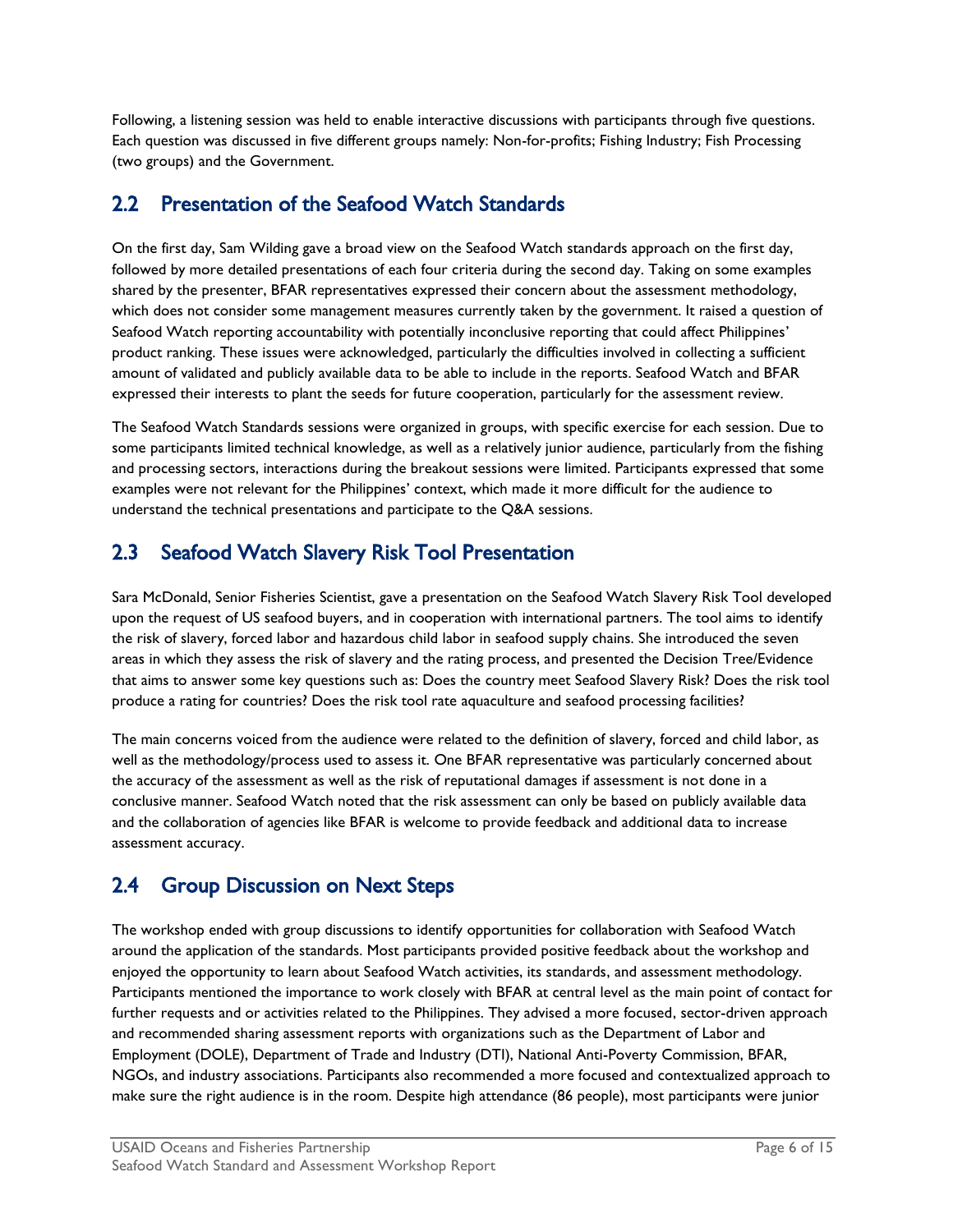staff level with limited technical knowledge on fisheries assessment, which affected the level of participation during Q&A as well as breakout discussions.

### <span id="page-8-0"></span>2.5 Recommendations

The workshop's active discussions demonstrated the importance of maintaining ongoing discussions with local stakeholders, at both the national and local levels, to continue building the partnership and to facilitate future collaborations. USAID Oceans will help facilitate direct discussions between Seafood Watch, BFAR, and SFFAII around the following recommended areas.

#### Seafood Watch and BFAR –

The Philippines Bureau of Fisheries and Aquatic Resources (BFAR) is a central actor for eCDT implementation and EAFM activities in the Philippines. It is essential to keep the Bureau involved in any further activities in the country, as most partners will require BFAR's approval before taking any further actions. Therefore, USAID Oceans recommends additional discussions occur between Seafood Watch and BFAR, starting at the national level, to address all remaining questions and build a strong relationship with the national and local teams. The discussions will allow the parties to identify potential high impact collaborations with other governmental agencies, industry and industry associations, and non-profit partners. The collaboration should include additional Seafood Watch trainings and on-site assessments in General Santos City that engage key partners who are equipped with appropriate technical expertise to understand the assessment and scoring methodology and the abilities to contribute to and review Seafood Watch assessments.

#### Seafood Watch and SFFAII –

Seafood Watch's ongoing relationship with SFFAII, through the ASIC and the Carnegie programs, is the key entry to the SOCKSARGEN fisheries industry. USAID Oceans' aims to "support the Philippines' tuna industry to adopt an electronic catch documentation and traceability system that enables greater value for tuna products, and complies with national laws, meets international IUU and traceability market requirements, and enables effective co-management of the fisheries." As such, USAID Oceans has partnered with SFFAII under a grant agreement, in which SFFAII will organize an orientation workshop on the ASIC FIT followed by an assessment of hand line Yellow-fin tuna fisheries under the FIT standard.

As some of these products are exported to the US market, getting those hand line fisheries to a Yellow or even a Green level could provide market incentives for both fishers and processors. The assessment could benefit from Seafood Watch's remote or on-site technical support. USAID Oceans recommends Seafood Watch and SFFAII engage in further discussions around this opportunity.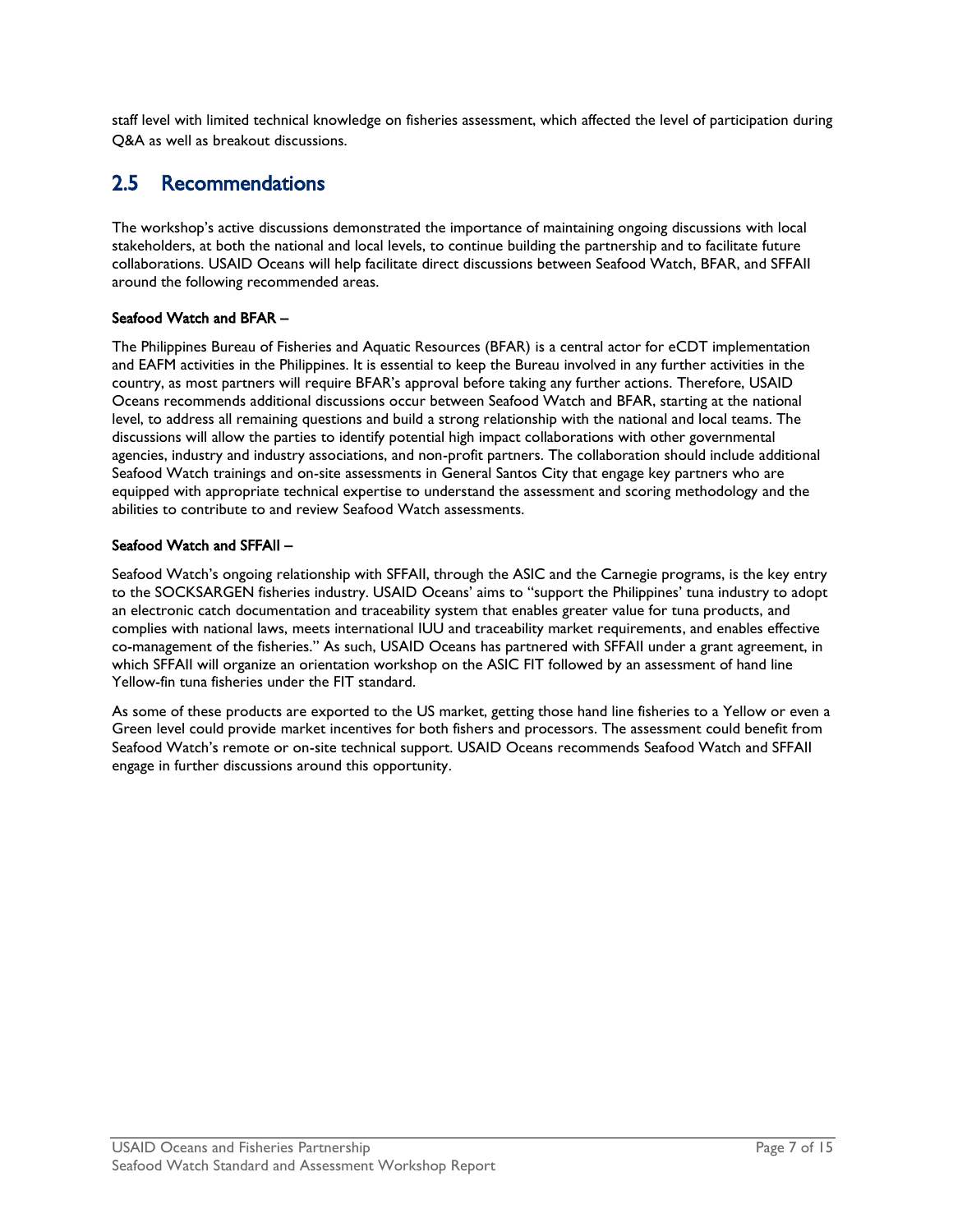## <span id="page-9-0"></span>3. MANADO, INDONESIA WORKSHOP SUMMARY



The Indonesia learning site Seafood Watch workshop, was held on February 13-14, 2018, in close collaboration with the Marine Affairs and Fisheries Office of North Sulawesi Province (DKP Province). The workshop benefited from an active participation, with rich interaction during the Q&A and breakout sessions. The final session was particularly productive with numerous questions and exchanges with strong interest to use Seafood Watch assessment methodology in the Indonesian seafood supply chain. Thirty-nine participants attended the workshop from Manado, Bitung, the Sangihe Islands, Bali and Jakarta. Full participant lists can be requested at [info@oceans](mailto:info@oceans-partnership.org)[partnership.org.](mailto:info@oceans-partnership.org)

### <span id="page-9-1"></span>3.1 Workshop Introductions

The first part of the workshop gave the opportunity to provide an update on national and provincial activities related to fisheries management and traceability, reiterating the challenges faced by most fishing and processing industries in North Sulawesi province (i.e., how the production decrease and regulations in place created higher business risks and closures in the fishing sector). Discussions also mentioned the opportunities to be realized through better traceability and coordination to increase market traction for seafood industry.

### <span id="page-9-2"></span>3.2 Presentation of the Seafood Watch Standards and Methodology

Seafood Watch's Sam Wilding provided an overview of the organization's standard assessment methodology, reiterating the importance of a collaborative approach with all local and national stakeholders through a "peer review" process and making sure data is publicly available and validated by competent stakeholders. Using the existing blue swimming crab report as an example, he provided a more contextualized presentation and underlined the key assessment challenges, such as limited data availability and accuracy, lacking fisheries management planning, limited by-catch reporting, and diversity of fisheries. Participants raised questions on the assessment methodology's required human, technical, and financial resources, as well raised concerns over the long timeframe required to do such an assessment, knowing the limited capacities in the region. Others raised questions on the use of "single species" assessments in a multi-species fishing industry.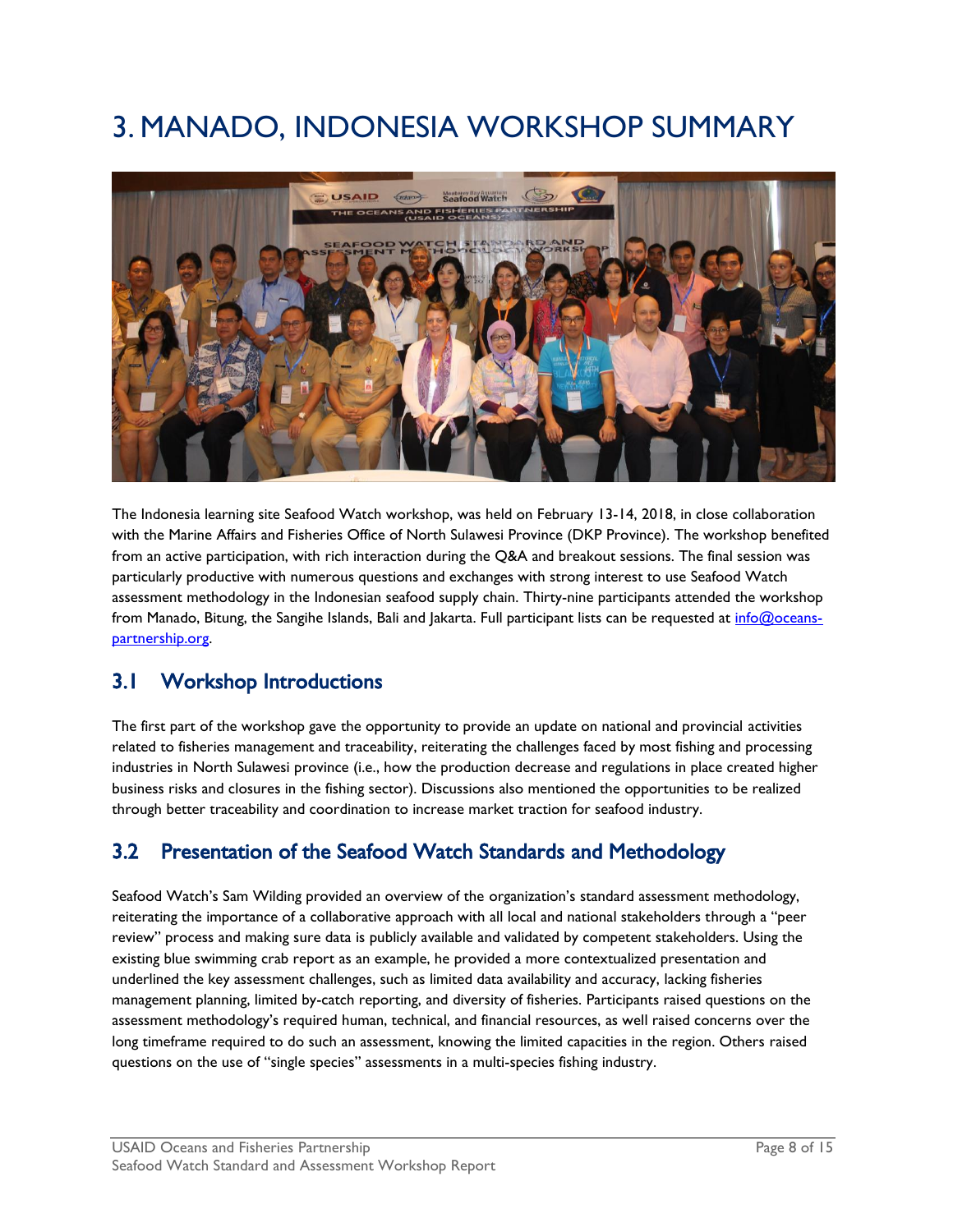On the second day, Sam Wilding and Sara McDonald reviewed each criterion to dig further into the scoring methodology and provide a more detailed perspective of the assessment using the example of the blue swimming crab report made in Indonesia. The presentation raised many questions, demonstrating high audience interest despite the technicality of the topics. Similarly, to the previous workshop in General Santos, such presentations were designed for an audience with strong scientific backgrounds, making it challenging to engage some participants without technical backgrounds.

### <span id="page-10-0"></span>3.3 Seafood Watch Slavery Risk Tool Presentation

Sara McDonald presented the newly launched Seafood Watch Slavery Risk tool, in cooperation with Liberty Asia. She explained the objective of such tool, which aims at identifying risks of human trafficking, slavery, forced labor, and hazardous child labor in specific supply chains. The tool has been created from pressing demand from seafood buyers and importers to get better visibility on their supply chain. Sara explained the tool's analytics, which are based on a range of publicly available data from international organizations, governmental agencies, and non-forprofits, also taking a collaborative approach with local stakeholders to increase the accuracy of the reports.

Some participants raised questions about the risk of misrepresenting government and industry efforts to address human welfare issues. Sara reiterated that as a "risk assessment tool," and not a "ranking system," the tool aims to inform the market about potential risks, using a collaborative assessment methodology in participant contributions are welcomed.

### <span id="page-10-1"></span>3.4 Group Discussion on Next Steps



Participants contribute to a group discussion in the Manado Workshop. Photo: USAID Oceans/Melinda Donnelly

The workshop ended with group discussions to identify opportunities for collaboration with Seafood Watch around the application of the standards. Many participants expressed their strong interest for concrete follow-up to help the government and industry to better assess their fisheries and benchmark them against the market requirements with a robust and recognized assessment. The collaborative and free of charge Seafood Watch approach was well received, especially against what participants noted as the costly ecocertification programs that can be required by exporting markets. Participants understand through the training, however, that Seafood Watch offers only recommendations to the market and does not

guarantee any increased access to the US market or higher prices.

Lastly, several participants voiced concern that Seafood Watch assessments could become an obstacle for the industry, particularly for small-scale traditional fisheries, as the outcome may not show positive results, with potential reputational damages for the all Indonesian fisheries industry. Participants encouraged closer collaboration with central and local government agencies, as they already possess a large amount of data to be taken in consideration for the assessments and reviews, such as the Center Fisheries Research (BRSDMKPP), Komnasjikan, and SDI.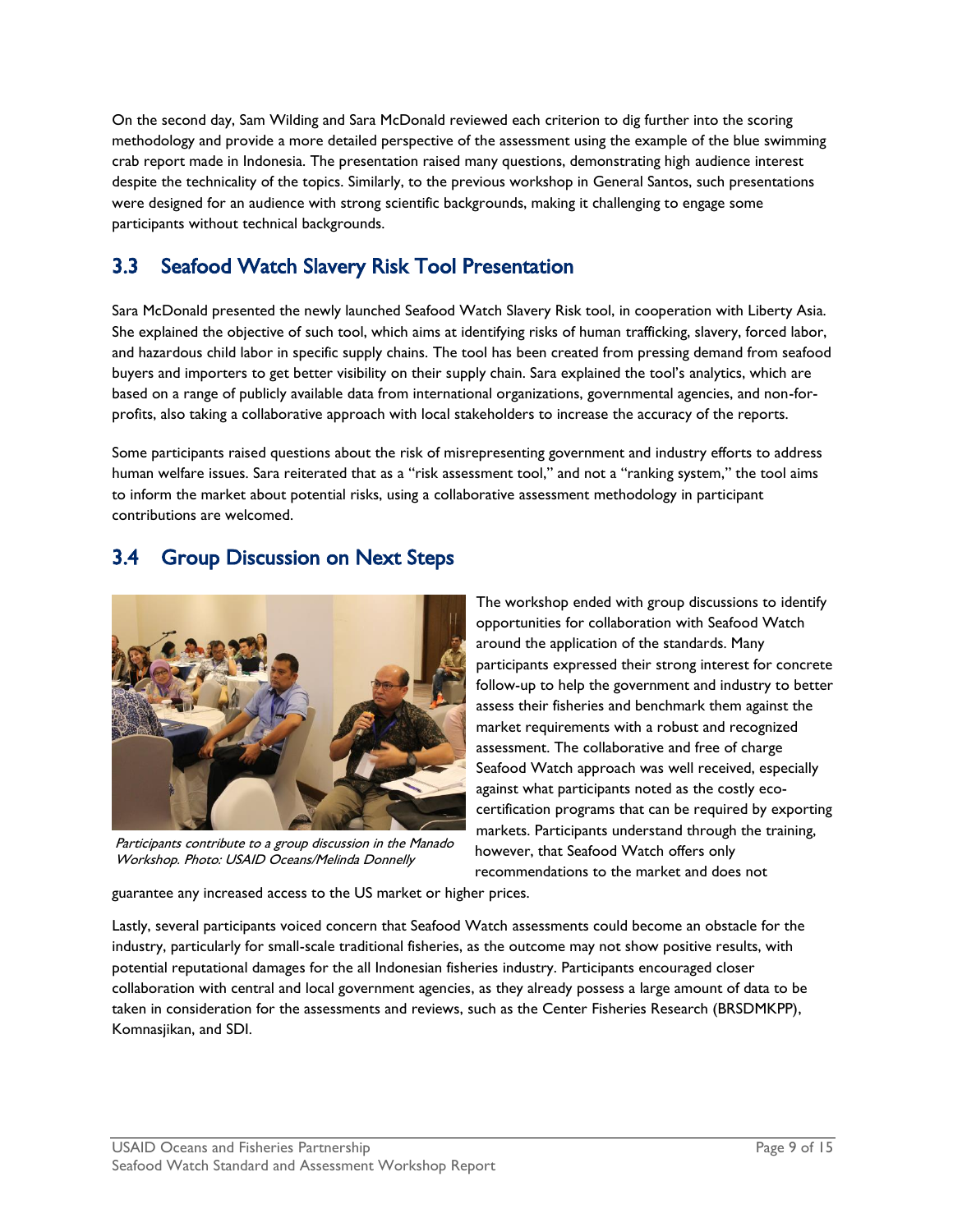## <span id="page-11-0"></span>3.5 Recommendations

The workshop's active discussions demonstrated the importance of maintaining ongoing discussions with local stakeholders, at both the national and local levels, to continue building the partnership and to facilitate future collaborations. USAID Oceans will help facilitate direct discussions between Seafood Watch, MMAF, and other local partners around the following recommended areas.

During discussions, participants outlined several recommendations for USAID Oceans' and Seafood Watch's further collaboration to support stakeholders in the Bitung, Indonesia learning site. Recommendations included (1) Strengthening the tuna and tuna-like fisheries database by leveraging knowledge and collaborations between local universities, research centers, NGOs working on database development/data collection, business players (processors/exporters, suppliers, fishers) and government agencies; and (2) Building and maintaining a strong communication and outreach strategy, at local and national levels, to improve stakeholder awareness, understanding, and engagement in using data-driven ecosystem fisheries management approaches.



Participants contribute to a group discussion in the Manado Workshop. Photo: USAID Oceans/Melinda Donnelly

To support these activities, participants recommended that the partners conduct fisheries stakeholder mapping to illustrate and identify all of the diverse stakeholders involved in the Bitung fisheries supply chains, their capacities, their roles, and to develop a strong vision on the work to be done by each entity. This work was suggested to be led by a local academic institution, like Universitas Sam Ratulangi (UNSRAT), or the Provincial Marine and Fisheries Office, in close collaboration with the local government to ensure ownership of the activities. USAID Oceans and Seafood Watch would provide technical support and trainings to the research institutions.

## <span id="page-11-1"></span>4. CONCLUSION

The Seafood Watch workshops held in USAID Oceans' Philippines and Indonesia learning sites provided a unique opportunity to USAID Oceans' local partners, including government, industry, and NGOs, to learn how organizations, such as Seafood Watch, and export markets are using data to assess fisheries and the data's influence on US market buyers. The workshop promoted the use of strong assessment methodologies recognized by international buyers and the seafood community and reinforced the importance of building robust data sources and validation processes in the fishing sector.

The qualitative discussions and interactions between a large range of participants coming from the fishing and processing industry, government, and non-profit sectors, demonstrated the opportunities and challenges of implementing a transparent and recognized fisheries assessment approach. The workshop raised some legitimate questions about the assessment methodology, as well as the possibility of leveraging the assessment for greater market opportunities. Finally, the workshops continued to build and strengthen relationships between USAID Oceans' stakeholders and Seafood Watch, a large US market influencer.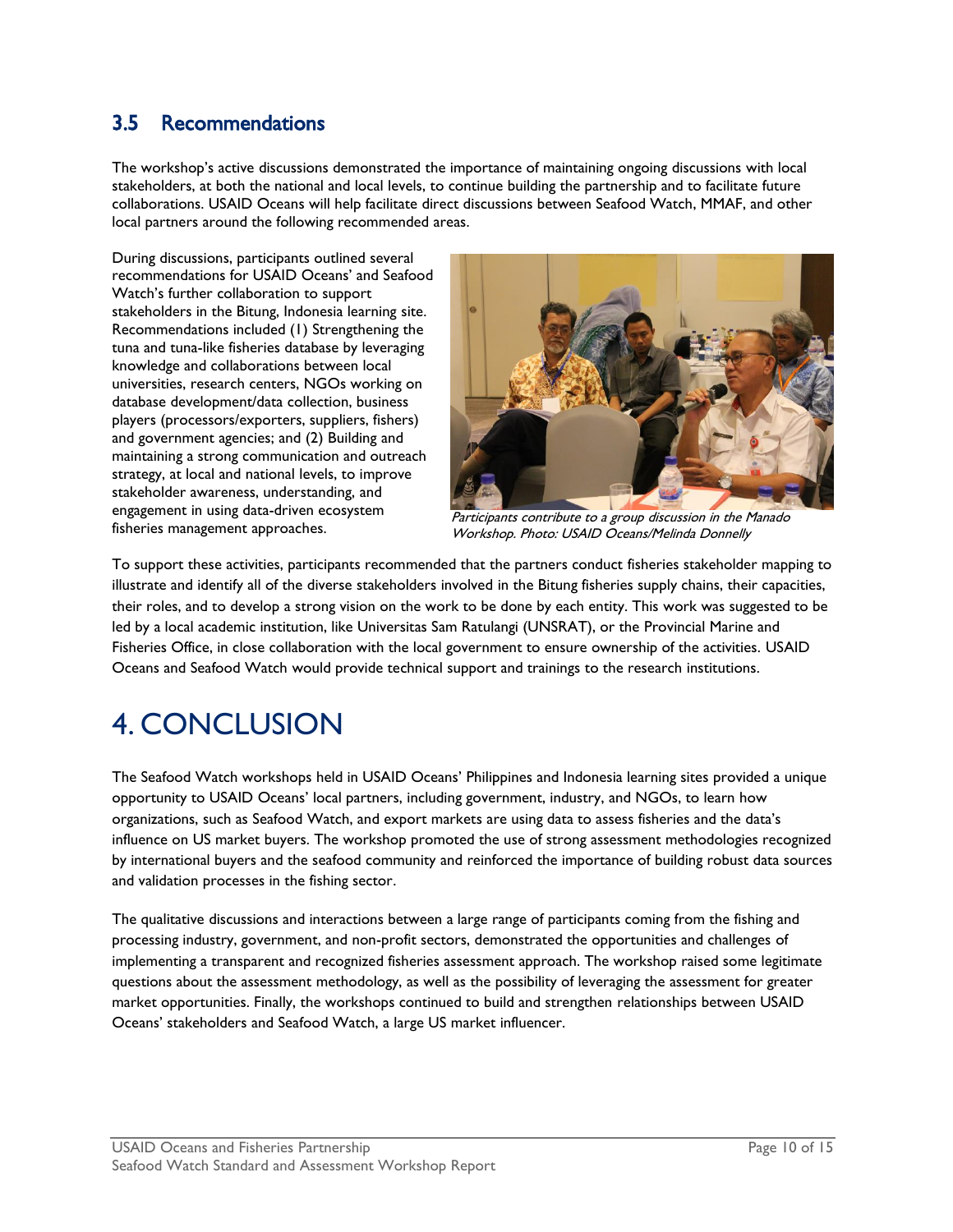## <span id="page-12-0"></span>ANNEX I. GENERAL SANTOS WORKSHOP AGENDA







#### Workshop on Seafood Watch Standards and Methodology 08-09 February 2018 General Santos City, Philippines

| <b>DAY I</b>                          | <b>TITLE &amp; DESCRIPTION</b>                                                                                                                                                           | <b>LEAD</b>                                                                                                 |
|---------------------------------------|------------------------------------------------------------------------------------------------------------------------------------------------------------------------------------------|-------------------------------------------------------------------------------------------------------------|
| $08.30 - 09.00$                       | Registration                                                                                                                                                                             | Secretariat                                                                                                 |
| 09:00--9:10<br>(10 min)               | <b>Opening Program</b>                                                                                                                                                                   | Secretariat                                                                                                 |
| $09:10-09:20$                         | <b>Welcome Remarks</b>                                                                                                                                                                   | Mr. Usop Pendaliday<br>Regional Director, Region XII<br>Bureau of Fisheries and Aquatic<br>Resources (BFAR) |
| $09.20 - 09.40$                       | Welcome/Presentation of USAID Oceans and Seafood                                                                                                                                         | Rebeca Fontanilla Andong                                                                                    |
| $(20 \text{ min})$                    | <b>Watch Collaboration</b>                                                                                                                                                               | <b>Country Coordinator</b>                                                                                  |
|                                       | Acknowledgment of Participants                                                                                                                                                           | <b>USAID Oceans</b>                                                                                         |
| $09:40 - 10:00$<br>$(20 \text{ min})$ | <b>Opening Message</b>                                                                                                                                                                   | Comm. Eduardo Gongona<br>National Director,<br>Bureau of Fisheries and Aquatic<br>Resources (BFAR)          |
| $10:00 - 10:45$<br>(45 min)           | Presentation of the Seafood Watch Program                                                                                                                                                | Wendy Norden                                                                                                |
| $10:45 - 11:00$<br>(15 min)           | Coffee Break/Picture taking                                                                                                                                                              |                                                                                                             |
| $11:00 - 11:30$<br>$(30 \text{ min})$ | Presentation on National/Regional Fisheries<br><b>Management Activities</b>                                                                                                              | Mr. Efren Hilario/ Mr. Nazario<br><b>Briguera</b><br><b>BFAR Central Office</b>                             |
| $11:30-12:00$<br>(30 minutes)         | Q & A                                                                                                                                                                                    |                                                                                                             |
| $12.00 - 13:00$                       | <b>LUNCH</b>                                                                                                                                                                             |                                                                                                             |
| 13:00-13:45                           | <b>Listening session</b>                                                                                                                                                                 | Wendy Norden                                                                                                |
| (45 minutes)                          | Participants will break up into stakeholder groups to<br>answer 5 questions that will help guide Seafood Watch's<br>global work as part of their monitoring and evaluation<br>processes. |                                                                                                             |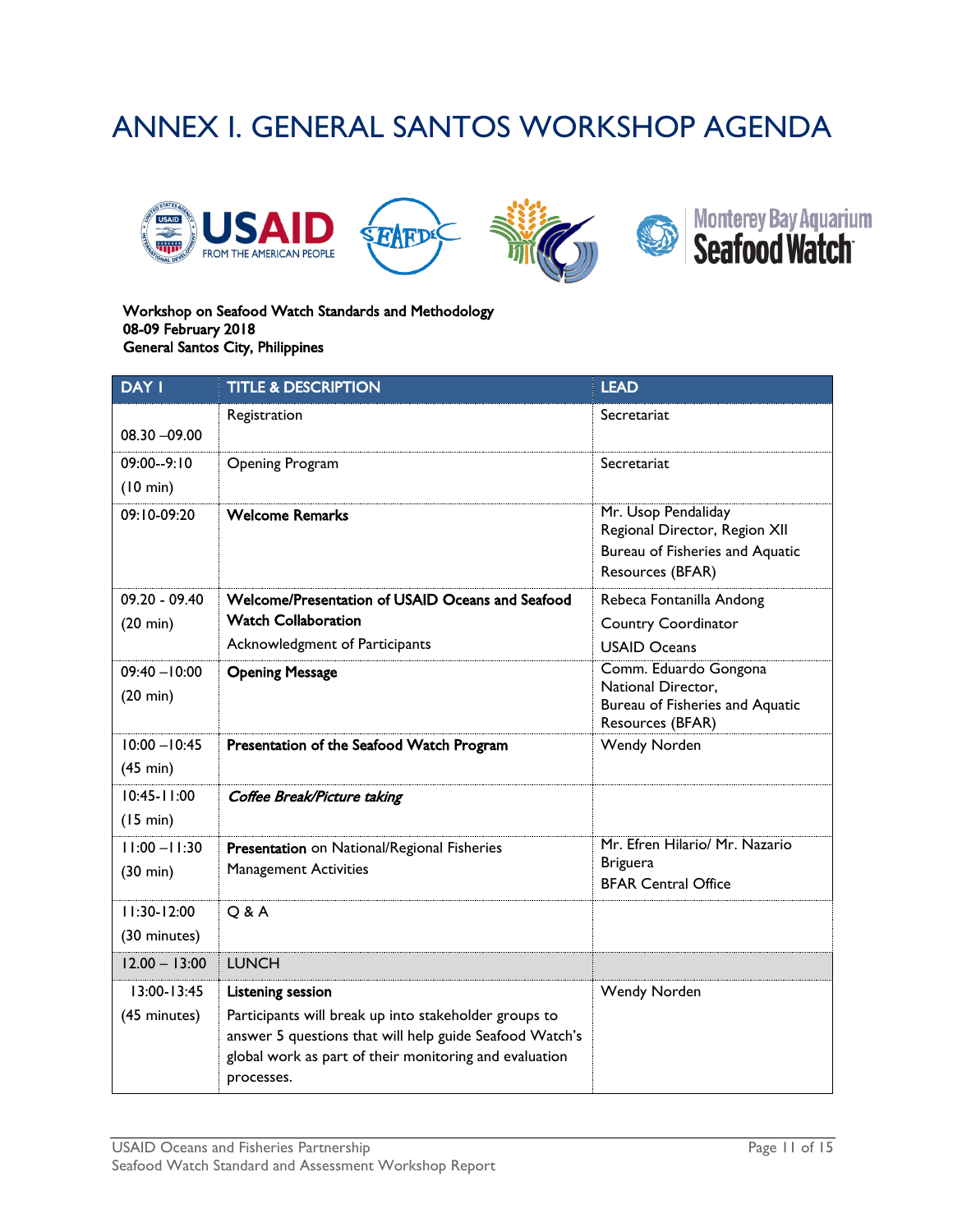| $13.45 - 14:15$<br>$(30 \text{ min})$ | Listening Session - Feedback and discussion<br>Each group will summarize the responses to the<br>questions from the listening session and report back.                                                | Wendy Norden                 |
|---------------------------------------|-------------------------------------------------------------------------------------------------------------------------------------------------------------------------------------------------------|------------------------------|
| $14:15 - 15.15$<br>(lh)               | Overview of Seafood Watch Standards + Q&A<br>Broad presentation of the standard approach and<br>overall scoring methodology                                                                           | Sam Wilding                  |
| $15:15 - 15.30$                       | <b>BREAK</b>                                                                                                                                                                                          |                              |
| $15.30 - 16.30$<br>(lh)               | Seafood Slavery Risk Tool + Q&A<br>Presentation of the Seafood Slavery Risk Tool<br>developed with international partners and to be used to<br>identify the risk of slavery in seafood supply chains. | Sara McDonald & Wendy Norden |
| $16.30 - 17:00$<br>$(30 \text{ min})$ | Wrap Up and Next Steps                                                                                                                                                                                | Seafood Watch/USAID Oceans   |

| DAY <sub>2</sub>                      | <b>TITLE &amp; DESCRIPTION</b>                                                                                                                                                                                                                                                                                                      | <b>LEAD</b>                 |
|---------------------------------------|-------------------------------------------------------------------------------------------------------------------------------------------------------------------------------------------------------------------------------------------------------------------------------------------------------------------------------------|-----------------------------|
|                                       | Registration                                                                                                                                                                                                                                                                                                                        |                             |
| 09.00-09.15                           | Day I Recap                                                                                                                                                                                                                                                                                                                         | Sam Wilding & Sara McDonald |
| $09.15 - 09.45$                       | <b>Scoping Seafood Watch Assessments</b>                                                                                                                                                                                                                                                                                            | Sam Wilding                 |
| $(30 \text{ min})$                    | Presentation of the scoping process followed by a short<br>exercise for participants in breakout groups where they<br>will develop the scope of a report based on<br>hypothetical data.                                                                                                                                             | Sara McDonald               |
| 09.45-10.15                           | Criterion 1: Impact of fishery on recommendation                                                                                                                                                                                                                                                                                    | Sam Wilding                 |
| $(30 \text{ min})$                    | species                                                                                                                                                                                                                                                                                                                             |                             |
|                                       | Presentation of scoring methodology for the impact of a<br>fishery on focal species, with examples of data-rich and<br>data-limited situations                                                                                                                                                                                      |                             |
| $10.15 - 10.45$                       | Criterion I: Practical activity                                                                                                                                                                                                                                                                                                     | Sam Wilding                 |
| $(30 \text{ min})$                    | Participants will break out into small groups to perform<br>three short exercises where they will use the Seafood<br>Watch standards to score the impact of a fishery on a<br>particular species in different situations. This will be<br>followed by presentation of the results by each group<br>and a discussion of the scoring. |                             |
| $10.45 - 11.00$                       | <b>BREAK</b>                                                                                                                                                                                                                                                                                                                        |                             |
| $11.00 - 11.30$                       | Criterion 2: Impact of the fishery on other species                                                                                                                                                                                                                                                                                 | Sam Wilding & Sara McDonald |
| (30 min)                              | Presentation of scoring methodology for the impact of a<br>fishery on other main species caught within a fishery,<br>including data-absent situations, and the assessment of<br>bait use and discards in fisheries.                                                                                                                 |                             |
| $11.30 - 12.00$<br>$(30 \text{ min})$ | Criterion 2: Practical activity                                                                                                                                                                                                                                                                                                     | Sam Wilding & Sara McDonald |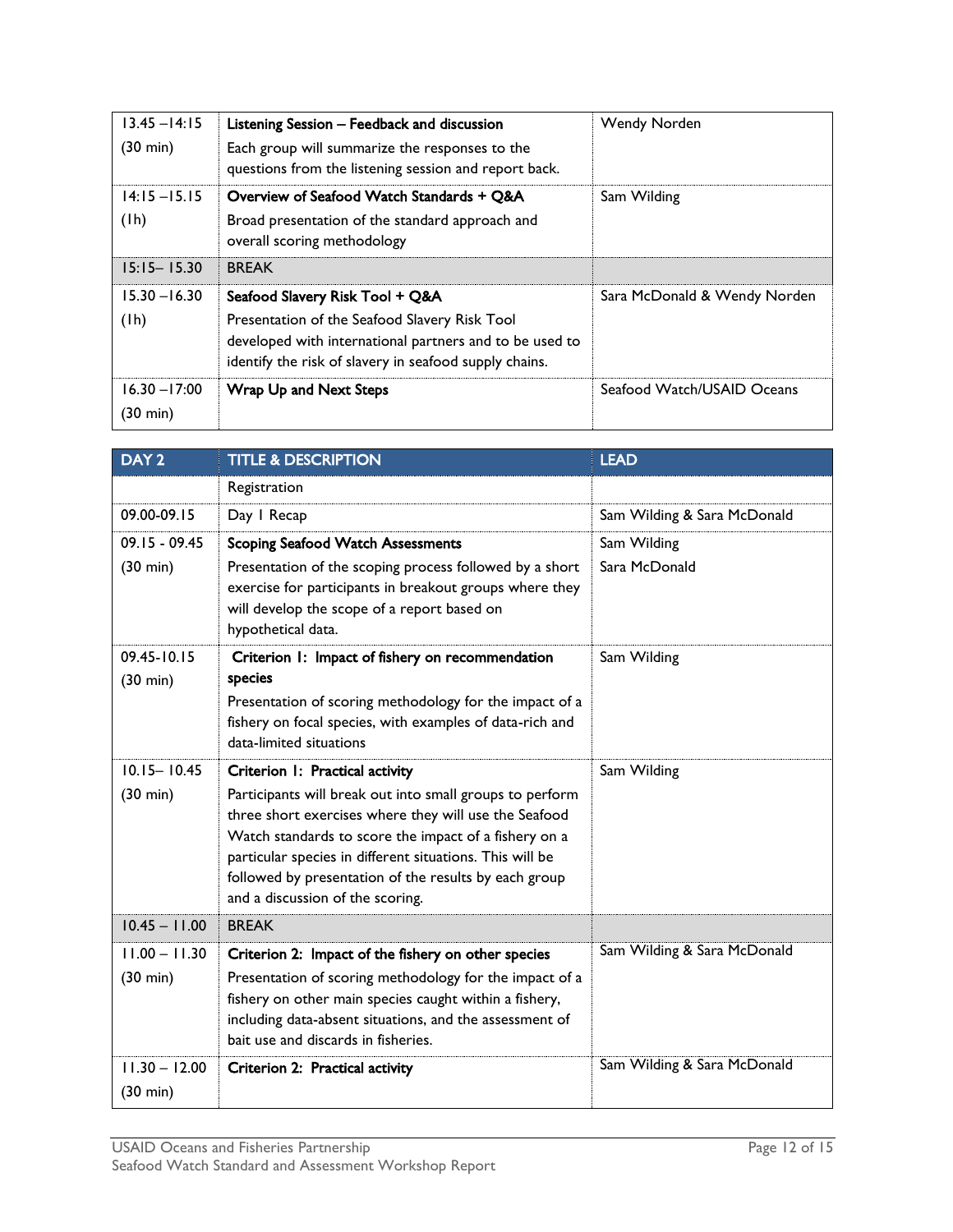|                                       | In break out groups, participants will conduct three<br>short exercises where they will apply the Seafood<br>Watch standards to score: a fishery with no data on<br>bycatch, the impact of fishery relative to others, and the<br>impact of a fishery with respect to bait use and<br>discarding. This will be followed by presentation of the<br>results by each group and a discussion of the scoring.                             |                             |
|---------------------------------------|--------------------------------------------------------------------------------------------------------------------------------------------------------------------------------------------------------------------------------------------------------------------------------------------------------------------------------------------------------------------------------------------------------------------------------------|-----------------------------|
| $12.00 - 13.00$                       | <b>LUNCH</b>                                                                                                                                                                                                                                                                                                                                                                                                                         |                             |
| $13.00 - 13.30$<br>$(30 \text{ min})$ | <b>Criterion 3: Management Effectiveness</b><br>Presentation of scoring methodology for the<br>effectiveness of fisheries management.                                                                                                                                                                                                                                                                                                | Sam Wilding & Sara McDonald |
| $13.30 - 14.30$<br>(1h)               | Criterion 3: Practical activity<br>In break out groups, participants will complete 3 short<br>exercises to score management strategy and<br>implementation, bycatch management, and research and<br>monitoring in three different fisheries. This will be<br>followed by presentation of the results by each group<br>and a discussion of the scoring.                                                                               | Sam Wilding & Sara McDonald |
| $14.30 - 15.00$<br>(30 min)           | Criterion 4: Impact of the Fishery on habitat and<br><b>Ecosystems</b><br>Presentation of scoring methodology for the impact of a<br>fishery on the marine habitat and ecosystems                                                                                                                                                                                                                                                    | Sam Wilding & Sara McDonald |
| $15.00 - 15.30$<br>(30 min)           | Criterion 4: Practical activity<br>Participants will break in to smaller groups to perform a<br>final exercise that will use the Seafood Watch standard<br>to score the impact of a fishery on the marine<br>ecosystem. This will be followed by presentation of the<br>results by each group and a discussion of the scoring.<br>Participants learn how to evaluate impacts to the<br>habitat and ecosystems using the SFW standard | Sam Wilding & Sara McDonald |
| $15.30 - 15.45$                       | <b>BREAK</b>                                                                                                                                                                                                                                                                                                                                                                                                                         |                             |
| $15.45 - 16.30$<br>$(45 \text{ min})$ | <b>Next steps</b><br>Discuss plans for further workshop opportunities and<br>identify collaborators.                                                                                                                                                                                                                                                                                                                                 | All                         |
| $16.30 - 16.45$<br>(15 min)           | Wrap Up                                                                                                                                                                                                                                                                                                                                                                                                                              | All                         |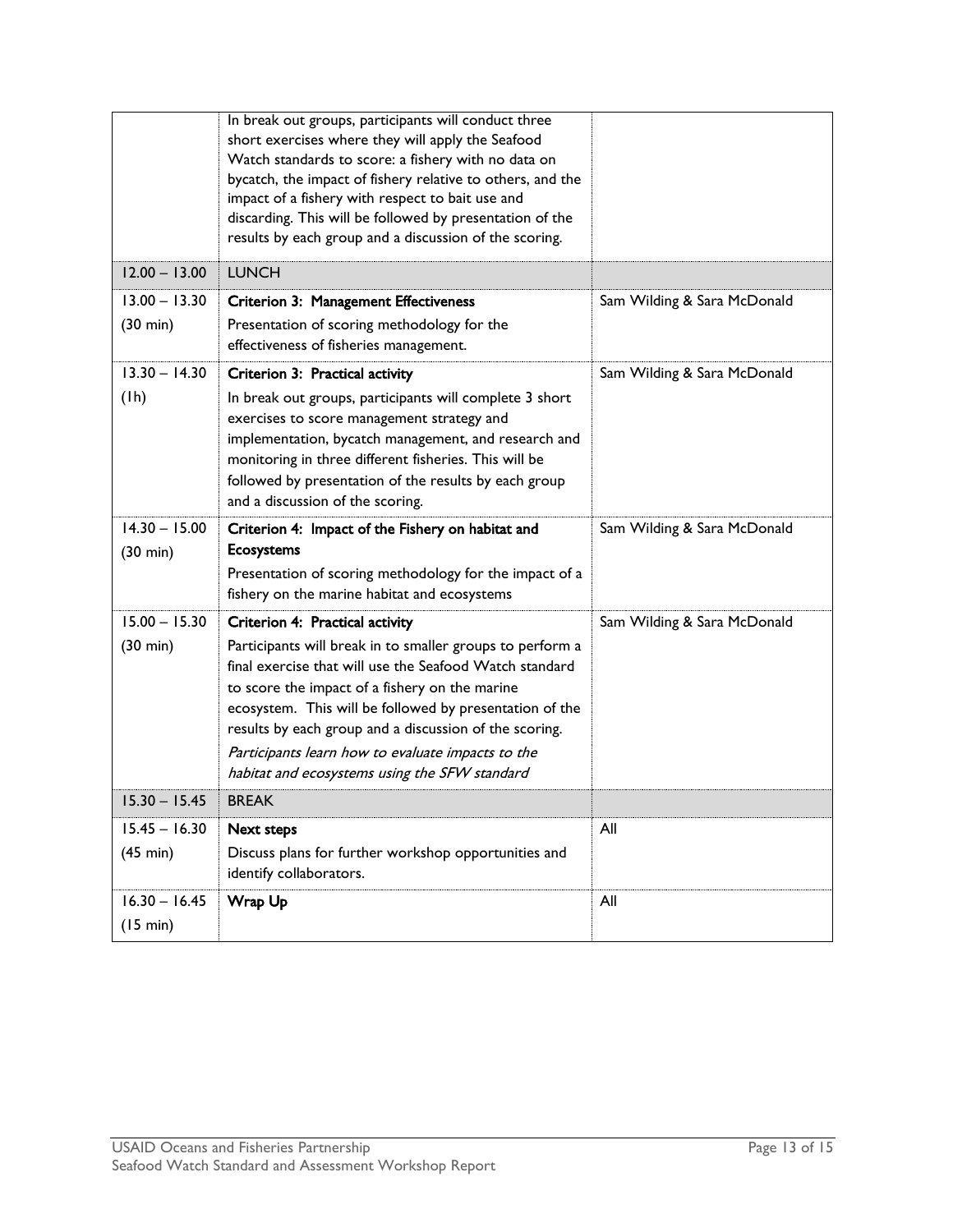## <span id="page-15-0"></span>ANNEX II. MANADO WORKSHOP AGENDA

| <b>DAY I</b>                          | <b>TITLE &amp; DESCRIPTION</b>                                                                         | <b>LEAD</b>                                |
|---------------------------------------|--------------------------------------------------------------------------------------------------------|--------------------------------------------|
| $08.30 - 09.00$                       | Registration                                                                                           |                                            |
| $09.00 - 09.10$                       | Opening and welcome introduction                                                                       | DG Product Competitiveness,                |
| (10 min)                              |                                                                                                        | <b>MMAF</b>                                |
| $09.10 - 09.20$                       | <b>Welcoming remarks</b>                                                                               | Provincial Government of                   |
| (10 min)                              |                                                                                                        | North Sulawesi                             |
| $09.20 - 09.35$                       | Presentation of National Tuna Product Competitiveness                                                  | DG Product Competitiveness,<br><b>MMAF</b> |
| (15 min)                              |                                                                                                        |                                            |
| $09.35 - 09.50$                       | Presentation of Provincial on Tuna Fisheries Data<br><b>Management and Product Competitiveness</b>     | Head of DKP Province                       |
| (15 min)                              |                                                                                                        |                                            |
| $09.50 - 10.10$<br>$(20 \text{ min})$ | Presentation of USAID Oceans progress in Indonesia                                                     | Kiki Anggraini                             |
| $10.10 - 10.30$                       | <b>BREAK &amp; PICTURE TAKING</b>                                                                      |                                            |
|                                       |                                                                                                        |                                            |
| $10.30 - 10.50$<br>(10 min)           | <b>Presentation of Oceans and Seafood Watch</b><br>collaboration                                       | Marc-Olivier Roux                          |
|                                       |                                                                                                        |                                            |
| $10.50 - 11.50$                       | Presentation of the Seafood Watch Program                                                              | Wendy Norden                               |
| (1h)                                  | Seafood Watch current and planned activities in                                                        |                                            |
|                                       | Southeast Asia                                                                                         |                                            |
| $11.40 - 12.00$                       | <b>Questions &amp; Answers</b>                                                                         | Wendy Norden & Facilitator                 |
| $12.00 - 13.15$                       | <b>LUNCH</b>                                                                                           |                                            |
| $13.15 - 14.15$                       | Overview of Seafood Watch Standards                                                                    | Sam Wilding                                |
| (1h)                                  | Broad presentation of the standard for fisheries and                                                   |                                            |
|                                       | scoring methodology                                                                                    |                                            |
| $14.15 - 14.30$                       | <b>Questions &amp; Answers</b>                                                                         | Sam Wilding & Facilitator                  |
| $14.30 - 15.30$                       | Seafood Slavery Risk Tool                                                                              | Sara McDonald                              |
| (lh)                                  | Presentation of the Seafood Slavery Risk Tool developed                                                |                                            |
|                                       | with international partners and to be used to identify                                                 |                                            |
|                                       | the risk of forced labor, human trafficking and hazardous<br>child labor in the seafood supply chains. |                                            |
| $15.30 - 15.45$                       | <b>Questions &amp; Answers</b>                                                                         | Sara McDonald & Facilitator                |
| $15.45 - 16.00$                       | <b>BREAK</b>                                                                                           |                                            |
| $16.00 - 16.15$                       | Wrap Up and Next Steps                                                                                 | Fini Lovita                                |
| (15 min)                              |                                                                                                        |                                            |
| $16.15 - 17.45$                       | Optional individual meetings with Seafood Watch                                                        | Seafood Watch                              |
| (1h30)                                |                                                                                                        |                                            |